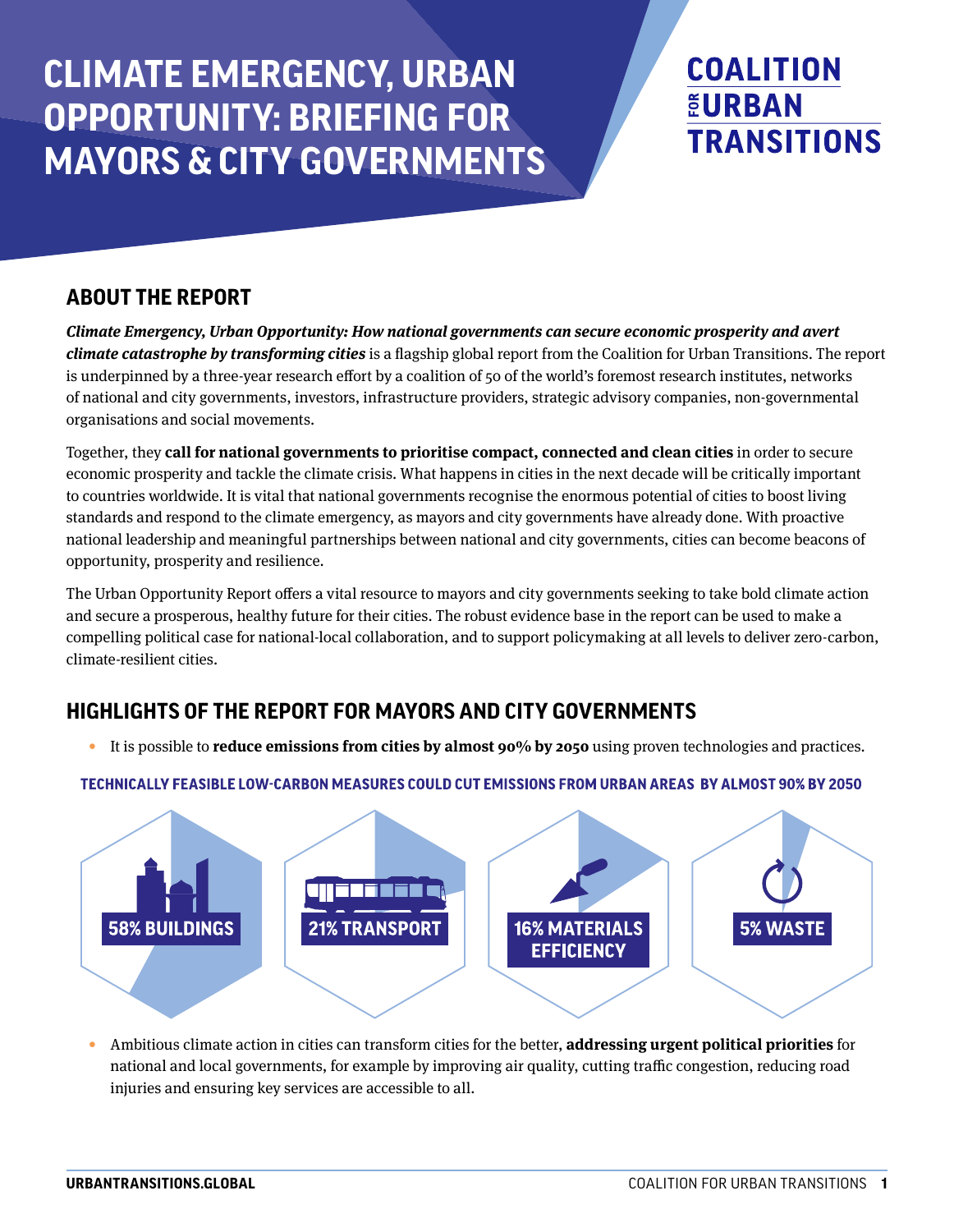## **COALITION EURBAN TRANSITIONS**

• Zero-carbon cities can be cheaper to build and operate: the investments required to reduce urban emissions would be US\$1.83 trillion per year but would **generate a stream of returns worth nearly US\$24 trillion by 2050**. These low-carbon measures in cities could also support **87 million jobs in 2030** in sectors such as building efficiency and public transport.

#### **INVESTMENTS REQUIRED TO REDUCE URBAN EMISSIONS**

**US\$1.83 TRILLION (ABOUT 2%)** OF GLOBAL GDP) PER YEAR

### **US\$2.80 TRILLION RETURN** (PER YEAR) BY 2030

## **US\$6.98 TRILLION RETURN (PER YEAR) BY 2050**

- Compact, connected and clean cities can also **enhance productivity and stimulate innovation**. Together with the benefits described above, zero-carbon, climate-resilient cities would be more attractive places to live and work, offering a national competitive advantage in the global race for talent and investment.
- Delivering the full mitigation potential of cities depends on **proactive leadership** from national governments and **meaningful partnerships** with city governments and other tiers of government. Worldwide, city governments have primary responsibility over nearly a third of the emissions reductions potential, while national and state governments have primary authority over another third of urban mitigation potential (excluding decarbonisation of electricity), and another third depends on collaborative climate action among national, regional and local governments.
- The report sets out a **six-part action plan for national governments**, which city governments can use to advocate for ambitious, coordinated climate action. Delivering this action plan and seizing the urban opportunity depends on **placing inclusive, zero-carbon cities at the heart of long-term economic and social development plans**. Today, fewer than two in five countries have an explicit national strategy for cities, and only a handful of these prioritise emission reductions. Only 14% of Nationally Determined Contributions prioritise urban mitigation.
- There is a **short window of opportunity** open now. Decisions made in the next few years will propel a city towards prosperity and resilience – or decline and vulnerability. Transformation is possible: the report offers ten case studies that show how cities can be rapidly and profoundly transformed for the better through successful multi-level action.

#### **SIX PRIORITIES FOR NATIONAL ACTION TO ACHIEVE INCLUSIVE, ZERO-CARBON, RESILIENT CITIES.**